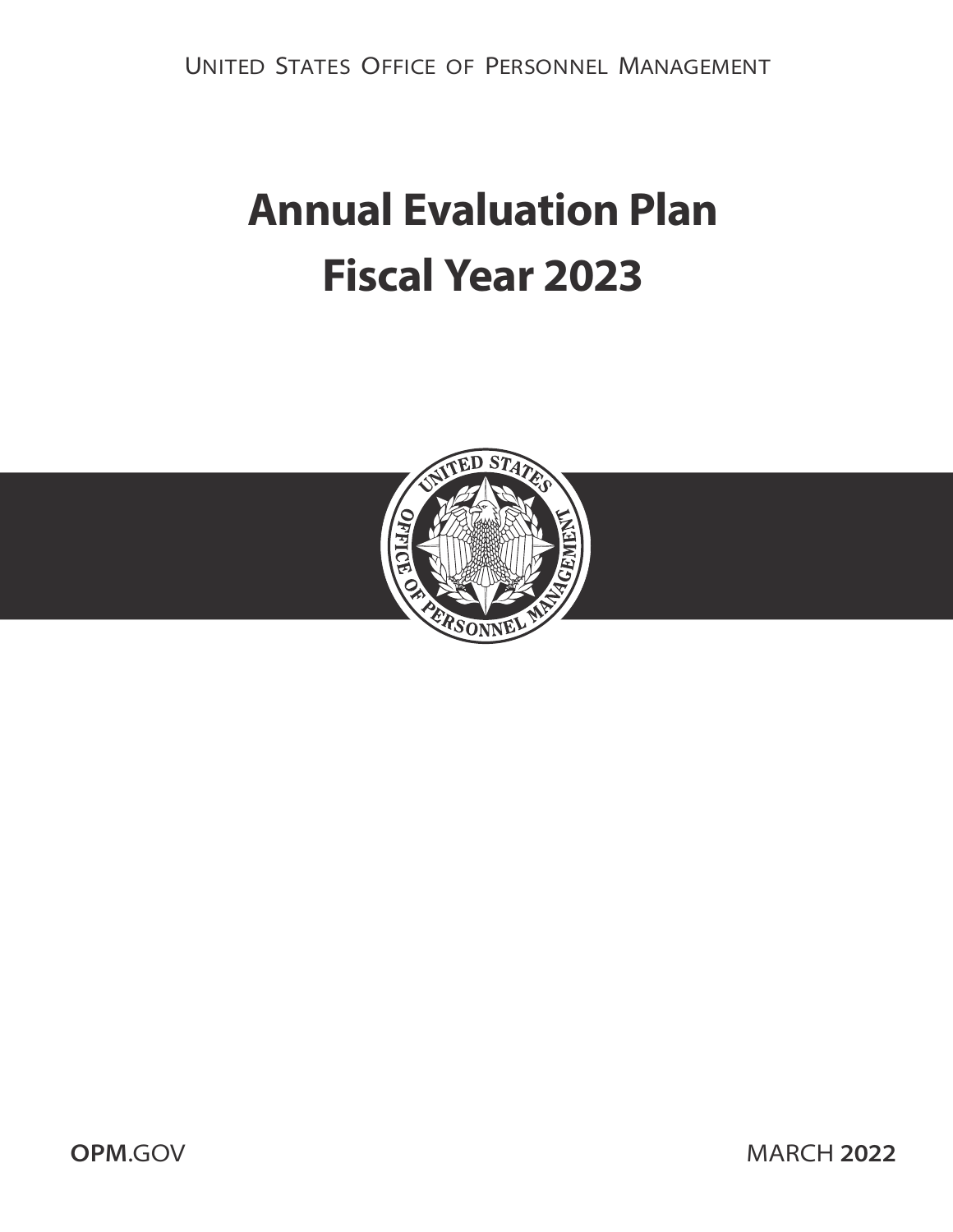## **Evaluation and Evidence Building**

## **FY 23 Annual Evaluation Plan**

Pursuant to the *Foundations for Evidence-Based Policymaking Act of 2018*, the Office of Personnel Management (OPM) developed its FY 2023 Annual Evaluation Plan, which describes significant evaluation activities that the agency will undertake. For the FY 2023 Annual Evaluation Plan, any currently planned evaluation included in the FY 2022-2026 Learning Agenda is considered significant and will be included in the Plan. As OPM executes its Learning Agenda, the agency may plan additional evaluations to supplement the evaluations described here.

The evaluations included in the FY 2023 plan are: an evaluation of the effect of the Federal Employee Paid Leave Act on Federal employees' use of leave, retention, career advancement, and performance; an evaluation of the effect of improvements to Federal Employees Health Benefits decision support tools on use, understanding of health plans, and plan selections; and a formative evaluation of agency retirement readiness approaches and the effect of educational programs on Federal employees' retirement knowledge and savings behaviors.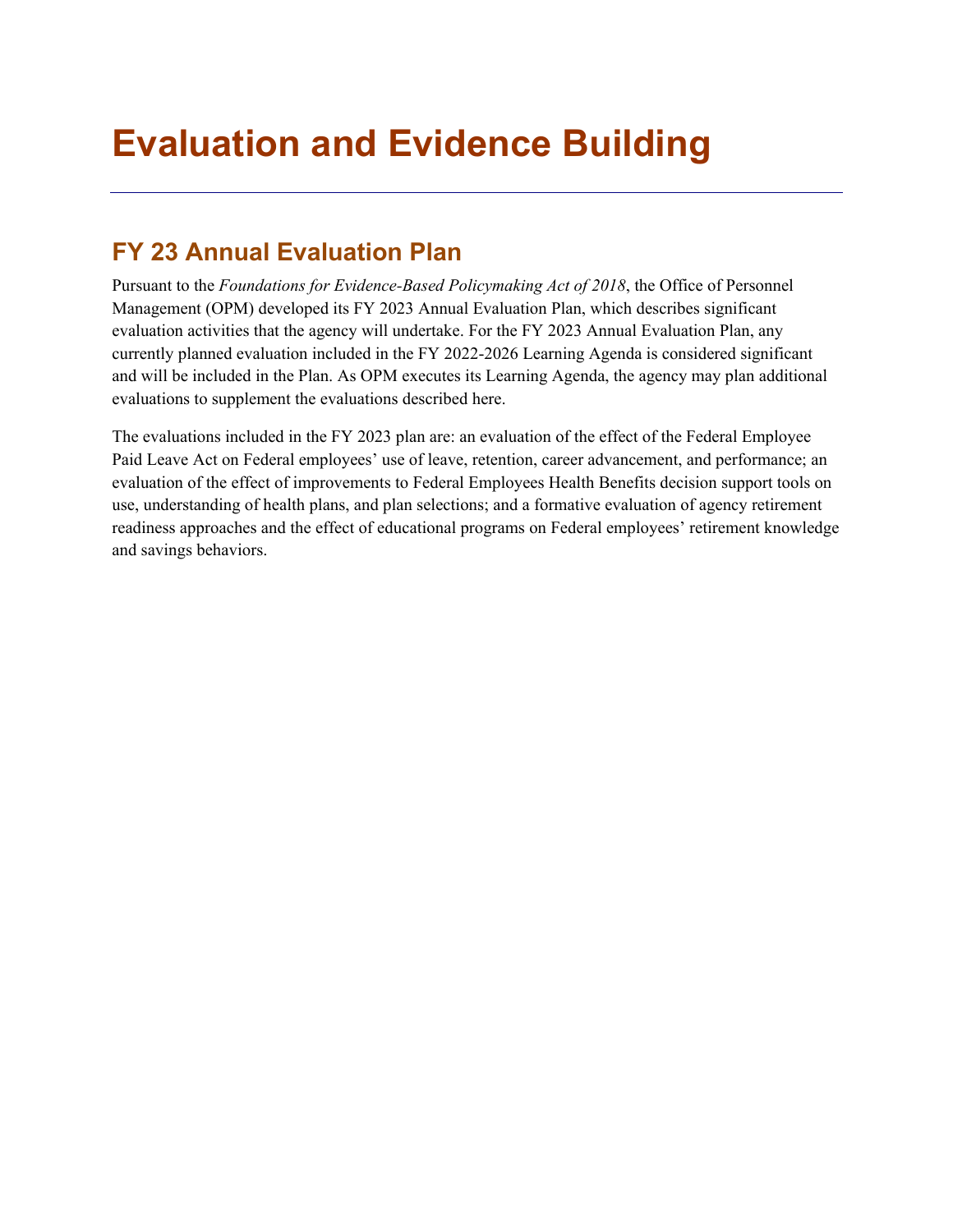## **OPM Annual Evaluation Plan – Federal Employee Paid Leave Act**

#### **Program background**

The Federal Employee Paid Leave Act (FEPLA) provides 12 weeks of paid parental leave to certain Federal employees in connection with the birth of an employee's child or placement of a child with an employee for adoption or foster care. The law was passed on December 20, 2019, and went into effect on October 1, 2020.

Anticipated benefits of the law include increased time for bonding between parent and child, improved health of the birth mother and child, preservation of annual and sick leave balances for future family needs, increased retention and engagement of the Federal workforce, and a positive impact to the U.S. economy by addressing women's declining labor force participation<sup>[1](#page-2-0)</sup>. The Congressional Budget Office estimated that implementing FEPLA would cost \$3.3 billion from [2](#page-2-1)021-2024<sup>2</sup>.

OPM is partnering with the Department of Labor (DOL) to evaluate these claims and to better understand how paid leave affects Federal employees and agencies.

#### **Questions to be answered**

OPM and DOL will collaborate to answer questions surrounding the effects of FEPLA. For FY 2023, the questions will focus on short-term uptake and effects of the law and will be dependent on data availability. Future evaluation questions may be proposed in the ongoing partnership.

Potential key questions for the evaluation include:

- What are FEPLA leave taking patterns, and do those vary by employee demographics? Are leave taking patterns equitable across demographic groups?
- What is the effect of FEPLA on the number of days of leave taken, by leave type (for example, FEPLA, Family and Medical Leave Act, sick leave, annual leave)?
- What is the effect of FEPLA on short-term retention of employees following paid parental leave?
- What is the effect of FEPLA on employees' career advancement, including promotions, salary, and performance awards?

#### **Methods to be used**

OPM and DOL will analyze secondary administrative personnel data that OPM maintains in its Enterprise Human Resources Integration (EHRI) and Electronic Official Personnel Folder (eOPF) databases, conducting descriptive analyses and comparisons of outcomes prior to and following implementation of FEPLA.

<span id="page-2-0"></span><sup>1</sup> Paid Parental Leave, 85 Fed. Reg. 154 (August 10, 2020) (to be codified at 5 C.F.R. pt. 630)

<span id="page-2-1"></span><sup>2</sup> Congressional Budget Office Cost Estimate, H.R. 626 (Au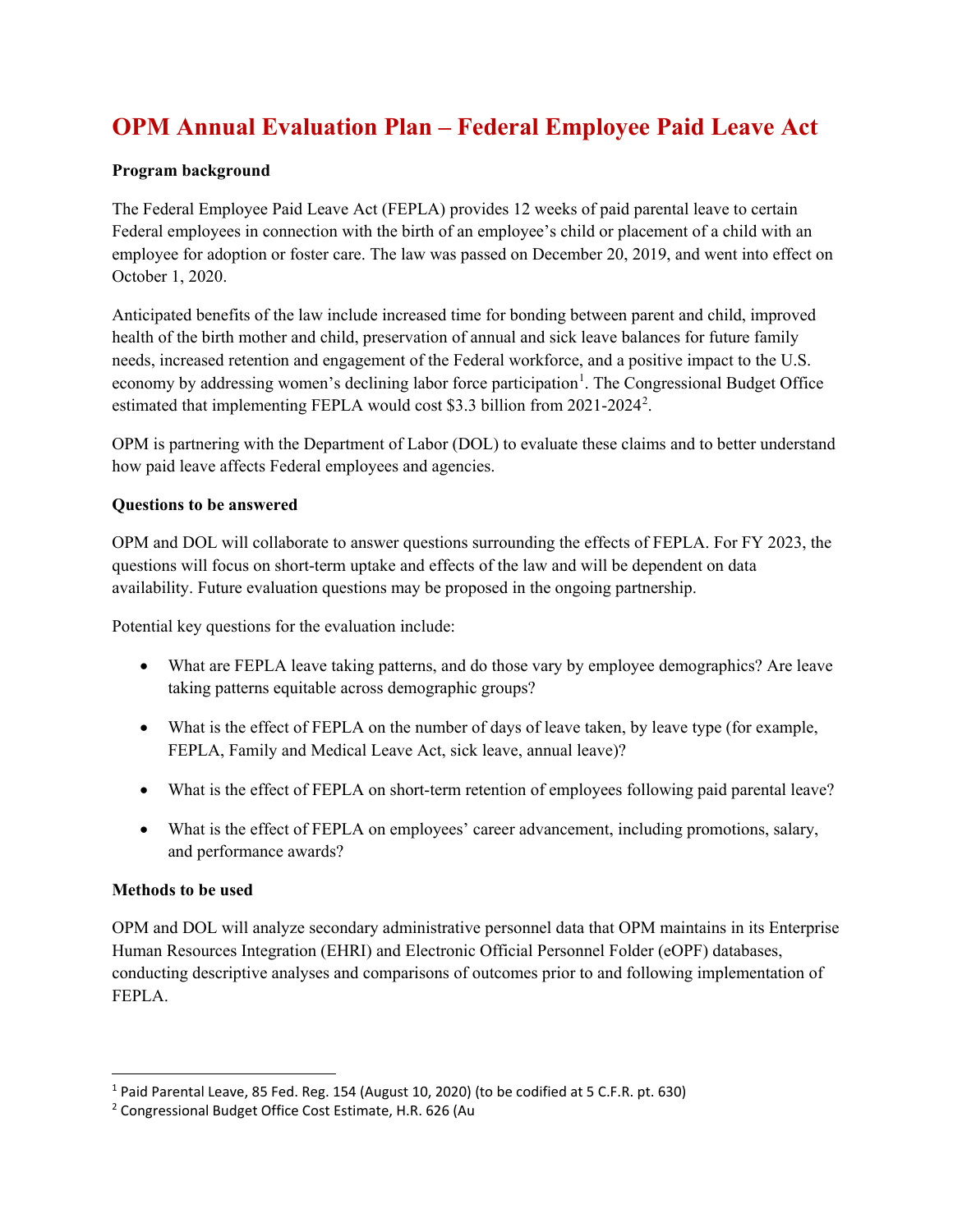#### **Information needed for the evaluation**

OPM and DOL will leverage existing data including payroll data (use of leaves and use of paid parental leave by type of qualifying event), employee personnel status data (for example, retention status and base pay), employee performance data (for example, award hours and award pay), and employee demographic data (for example, gender, race and ethnicity, age, work schedule, and agency).

#### **Anticipated challenges**

There are two main challenges for the FEPLA evaluation:

- 1. **Data quality and completeness.** At the time FEPLA was implemented, there were no existing payroll codes for those using paid parental leave; this data only started being reported with routine codes in April 2021. There are also data quality issues within the payroll data, as agencies use differing payroll systems and approaches that may or may not have accurate recording of leaves. To address this, OPM is proactively reviewing and cleaning FEPLA and leave data, while also working to improve the overall quality of payroll data. OPM may also limit the evaluation to payroll systems with sufficient data quality and completeness or change the scope of the questions to respond to data issues.
- 2. **Selecting the appropriate time period for comparison.** For comparisons of before and after implementation of FEPLA, there are complicating factors regarding time periods for comparison, including the lack of payroll codes and the COVID-19 pandemic, which is anticipated to affect childbearing and leave taking patterns. As such, OPM and DOL will carefully consider the appropriate time periods for both before and after comparison and will interpret findings with caution.

#### **Dissemination**

OPM and DOL will share results with leadership at their respective agencies and other key stakeholders through reports and presentations. Findings will also be shared externally in OPM or DOL communications, publications, or websites.

Due to concerns related to employee privacy, no public use file will be created.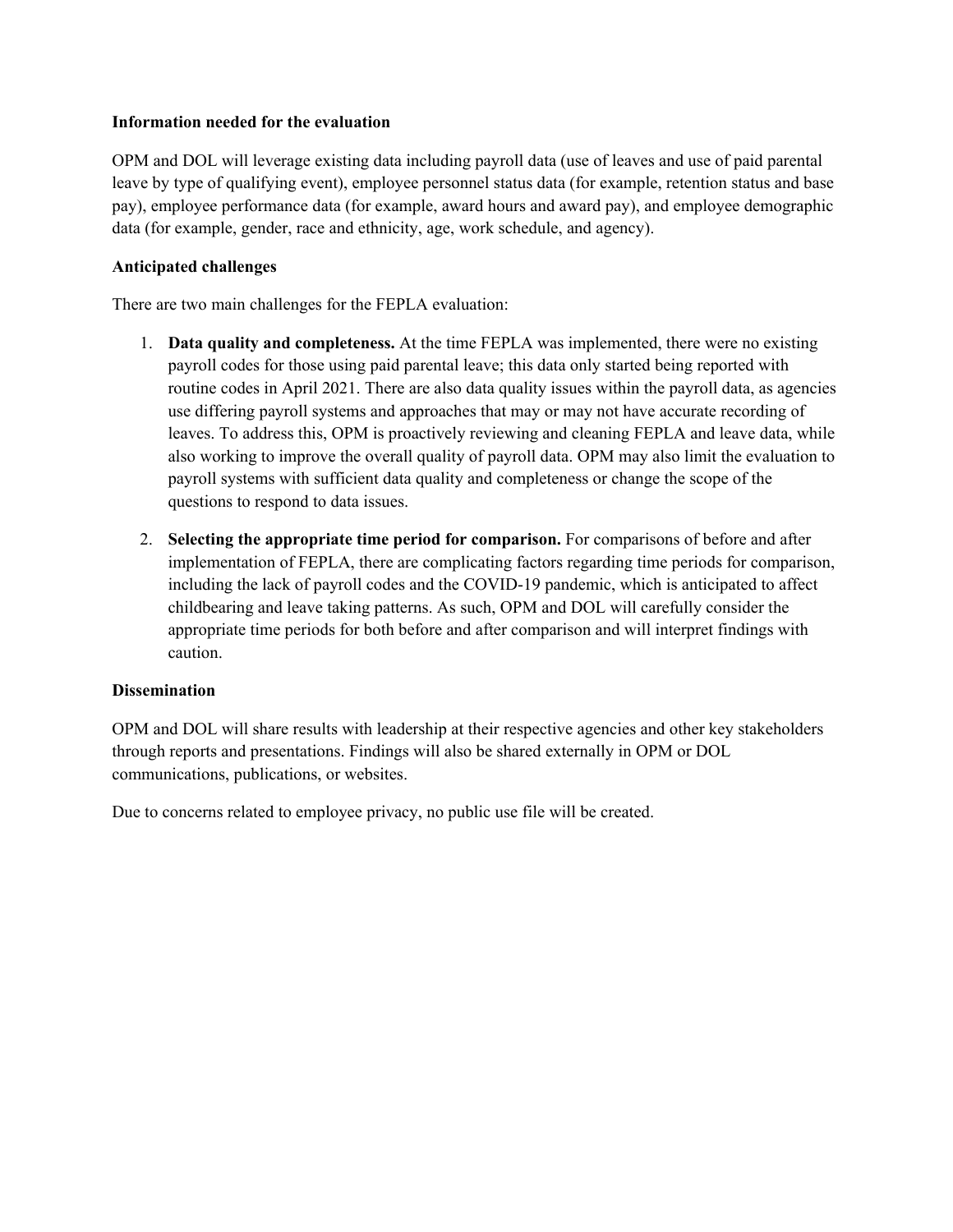## **OPM Annual Evaluation Plan – Federal Employees Health Benefits Decision Support Tool**

#### **Program background**

As the administrator of the country's largest employer-sponsored healthcare program – the Federal Employees Health Benefits (FEHB) Program – OPM has a unique and important role in advancing health equity through health literacy. As part of OPM's Equity Assessment under President Biden's Executive Order on Advancing Racial Equity and Support for Underserved Communities Through the Federal Government, OPM is focusing on improving health plan selection.

The FEHB Program is market-based, and most Federal employees and annuitants enjoy a wide selection of health plan choices. For the 2021 plan year there are 276 nationwide and regional plan choices across the entire program. The plan choices include nationwide plans, regional plans, and specialized plans for specific employee groups. There are different plan types available, including fee for service plans, health maintenance organization plans, high deductible health plans, and consumer driven health plans, which offer different coverage structures.

The primary tool that OPM makes available to employees and annuitants for learning about and comparing FEHB plans is its Plan Comparison Tool, originally developed in 2002. The tool gets more than 2.4 million-page views with more than 1.6 million unique users and 571,000 sessions in a year, and it is the most used tool on the OPM website. Although the tool allows users to input some basic information about their individual health needs, it does not offer information about many other factors that may be relevant to plan choice.

OPM will conduct research to identify gaps in the current tool. Dependent on funding, OPM will then develop and pilot an improved decision support tool with more specialized features to assist employees in educating themselves about plan options and selecting a plan.

OPM will evaluate the effect of improvements to the decision support tool on use, user satisfaction, plan knowledge, and plan selection. OPM will further refine the specific outcomes evaluated to align with the new tool's features.

#### **Questions to be answered**

The evaluation seeks to understand whether changes to the tool improve the user experience, understanding of health plans, and ability to select a plan that meets employee and annuitant needs.

Potential key questions for the evaluation include:

- How many individuals are accessing OPM's decision support tools, before and after the improvements to the tool? To what extent do users engage with new tool features, including specific search capabilities?
- How satisfied are users with the current tool? How satisfied are they with the improved tool?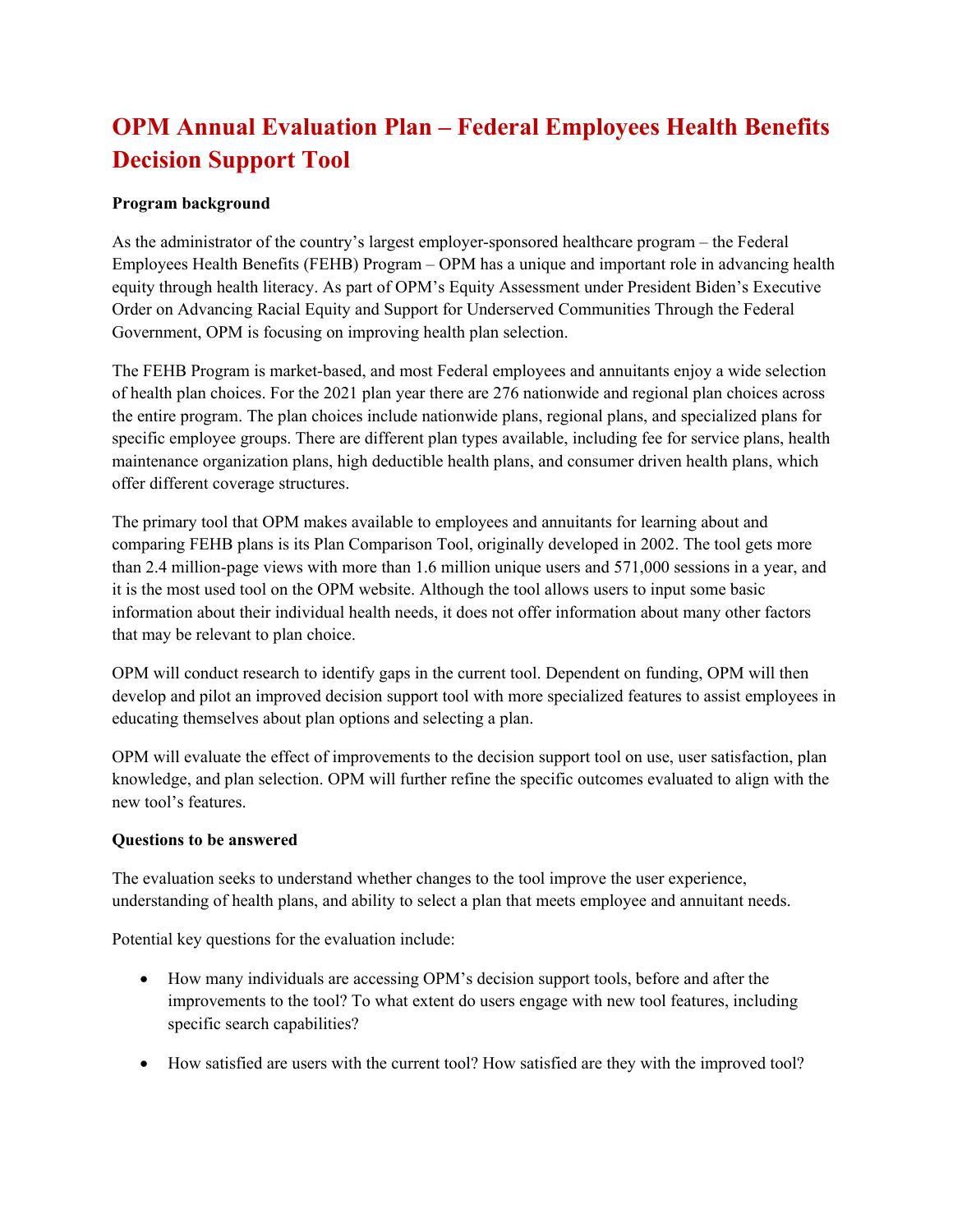- Do tool users report increased comprehension of FEHB options? Increased confidence to select a plan? Does comprehension and confidence vary by user demographics?
- What are trends in FEHB plan selections, by demographic? Are more Federal employees enrolled in affordable plans?

#### **Methods to be used**

OPM will potentially employ several different methods to assess the improved tool. This includes analysis of administrative data, including comparing differences in tool website use and plan enrollment data before and after the launch of the new tool. OPM may also leverage its website customer experience surveys and the Federal Employee Health Benefits Survey to ask questions related to use of and satisfaction with the tool, as well as knowledge and confidence related to plan selection. Further, OPM may collect qualitative data from users through in-depth interviews and/or focus group discussions as OPM develops and pilots the tool improvements and features to understand user needs and feedback on the experience. This evaluation design is observational, as use of the decision support tool cannot be linked directly to changes in plan choices or differences in health outcomes given the nature of the data.

#### **Information needed for the evaluation**

OPM will use existing website data to review trends in website user views and tool site engagement. OPM may also use employee personnel data to assess FEHB plan enrollment, plan selections, and employee demographic data (for example, gender, race and ethnicity, and age). Through surveys and qualitative data, OPM may additionally capture employees' and annuitants' self-reported experiences with the tool, their satisfaction with its features, their health plan literacy, and their confidence in selecting a health plan.

#### **Anticipated challenges**

There are several challenges for the tool evaluation:

- 1. **Resource availability.** OPM is intending to reimagine the plan comparison tool to a true decision support tool, but the implementation of changes is dependent on funding and staff capacity. OPM is seeking support and funding for this initiative through the Technology Modernization Fund. If this project does not receive funding, this evaluation will not proceed.
- 2. **Non-response/participation bias.** None of the proposed data collection methods provide an exhaustive view of Federal employees' and annuitants' perceptions and behavior related to plan selection. Not all Federal employees and annuitants are eligible for FEHB or elect to enroll, and those perspectives may not be captured. Likewise, those who elect to respond to surveys or recruitment for qualitative research may differ from the average Federal employee or annuitant. To address this, OPM will seek to triangulate several data sources and reach out to different Federal employee groups to gain a fuller picture of tool perceptions and behaviors.
- 3. **Ability to link changes in the tool to plan selections.** The goal of the tool is to improve Federal employees' and annuitants' ability to select a plan that meets their needs. However, as this evaluation is not proposing an experimental design due to feasibility constraints, it will be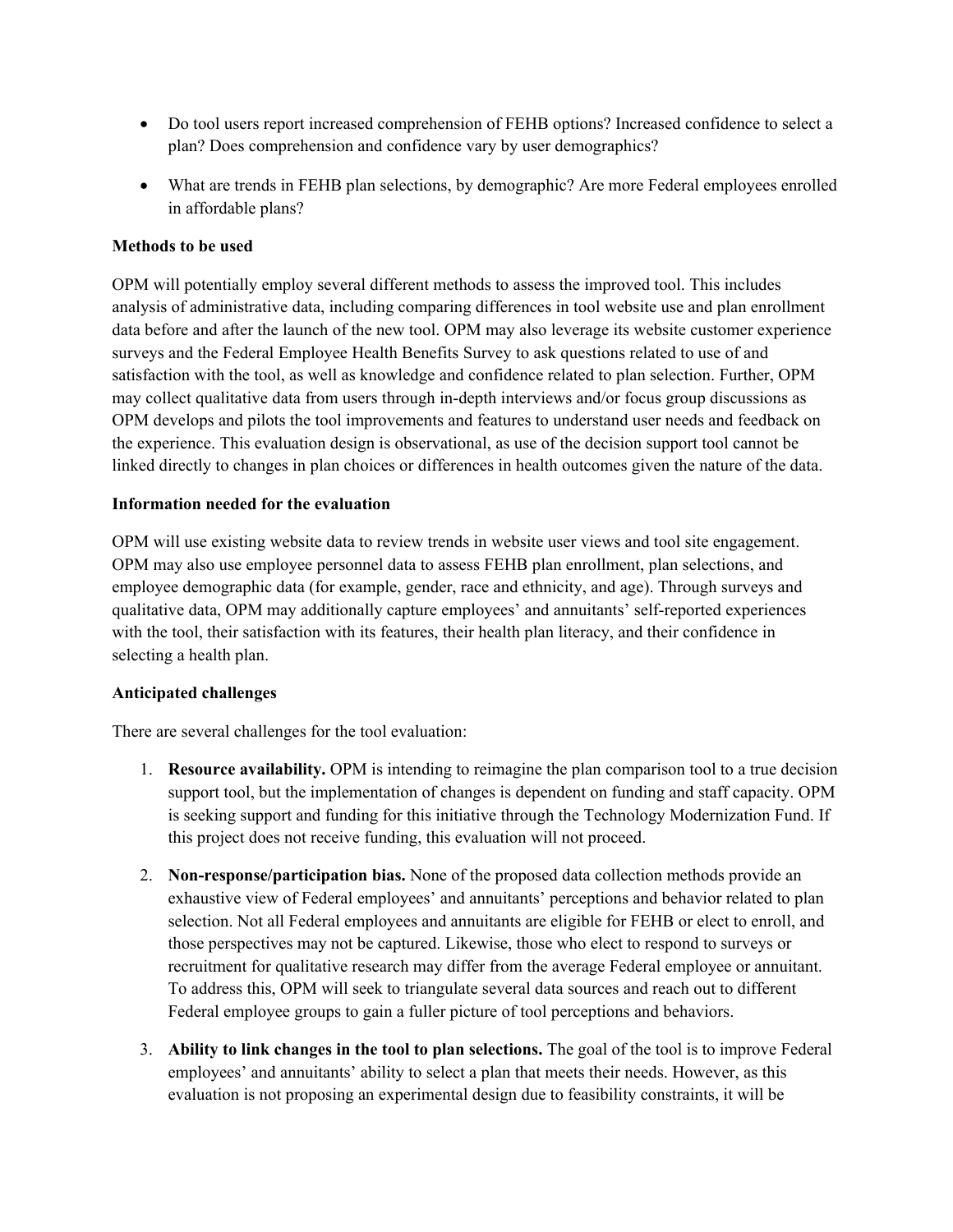difficult to definitively link use of the tool to actual plan selection behavior. This evaluation may examine trends in plan selection but will appropriately describe the limitations of its approach in determining any causality.

#### **Dissemination**

OPM will share results with Healthcare & Insurance program staff and agency leadership. Reports may also be shared with benefits officers, Chief Human Capital Officers, and the Federal community, as appropriate. Findings will also be shared externally in OPM communications, publications, or its website, but no public use file will be created.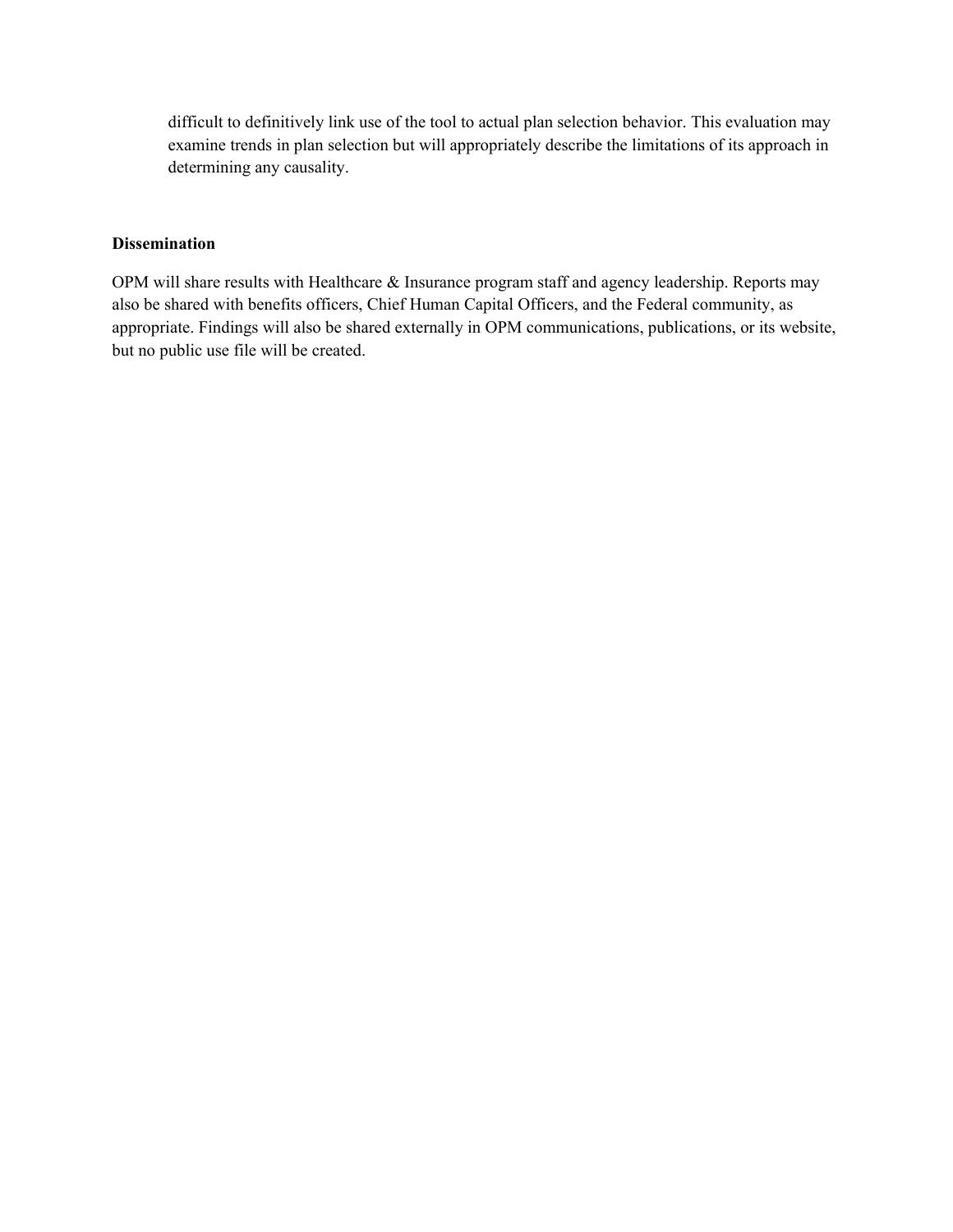## **OPM Annual Evaluation Plan – Retirement Readiness Initiatives**

#### **Program background**

OPM's Retirement Services is responsible for the Government-wide administration of retirement benefits and services for Federal employees, retirees, and their families, serving approximately 2.7 million retirees and survivors. The Thrift Savings Plan (TSP) Open Elections Act of 2004 (Public Law 108-469) and 5 U.S.C. 8350 gave OPM the responsibility to work with agencies across Government to educate Federal employees on the need for retirement savings and provide information to help them meet their retirement goals.

Retirement Services implements the mandates described in 5 U.S.C. 8350 by working with benefits officers within each agency to encourage retirement readiness over a Federal employee's career. With the release of Executive Order 13985: Advancing Racial Equity and Support for Underserved Communities Through the Federal Government, Retirement Services has begun a new undertaking to look at how agency benefit officer programs can better meet the retirement readiness goals of employees in underserved communities.

While Federal employees have a robust set of options in building wealth and planning for retirement through both defined benefit and defined contribution programs, Federal employees still face gaps in retirement readiness. OPM believes that there is an opportunity to identify and enact targeted retirement readiness programs through benefits officers across Government during key career milestones with the goal of improving Federal employee retirement readiness. Given the importance of EO 13985, a new and targeted emphasis will be focused on potential barriers that members of underserved communities face in achieving retirement readiness.

OPM's Retirement Services has requested resources in the FY 2023 budget to implement a formative evaluation of existing retirement readiness programs, working with agency benefits officers, key stakeholders, subject matter experts within government, and external researchers. OPM and agency partners will use the findings of the formative evaluation to identify promising agency retirement readiness practices and to develop evidence-based education about retirement savings. This formative evaluation may also inform subsequent outcome evaluations of these retirement readiness education efforts.

#### **Questions to be answered**

The formative evaluation seeks to review current retirement readiness programs to assess the feasibility of implementing future retirement readiness efforts.

- What is the status of agency retirement readiness plans?
- Do retirement readiness plans account for the characteristics of their agency such as mission, size, resources, geographic distribution? Do agency plans address retirement readiness in underserved communities?
- Do agency retirement readiness plans include programs that promote informed retirement decisions? What are the resources associated with these programs?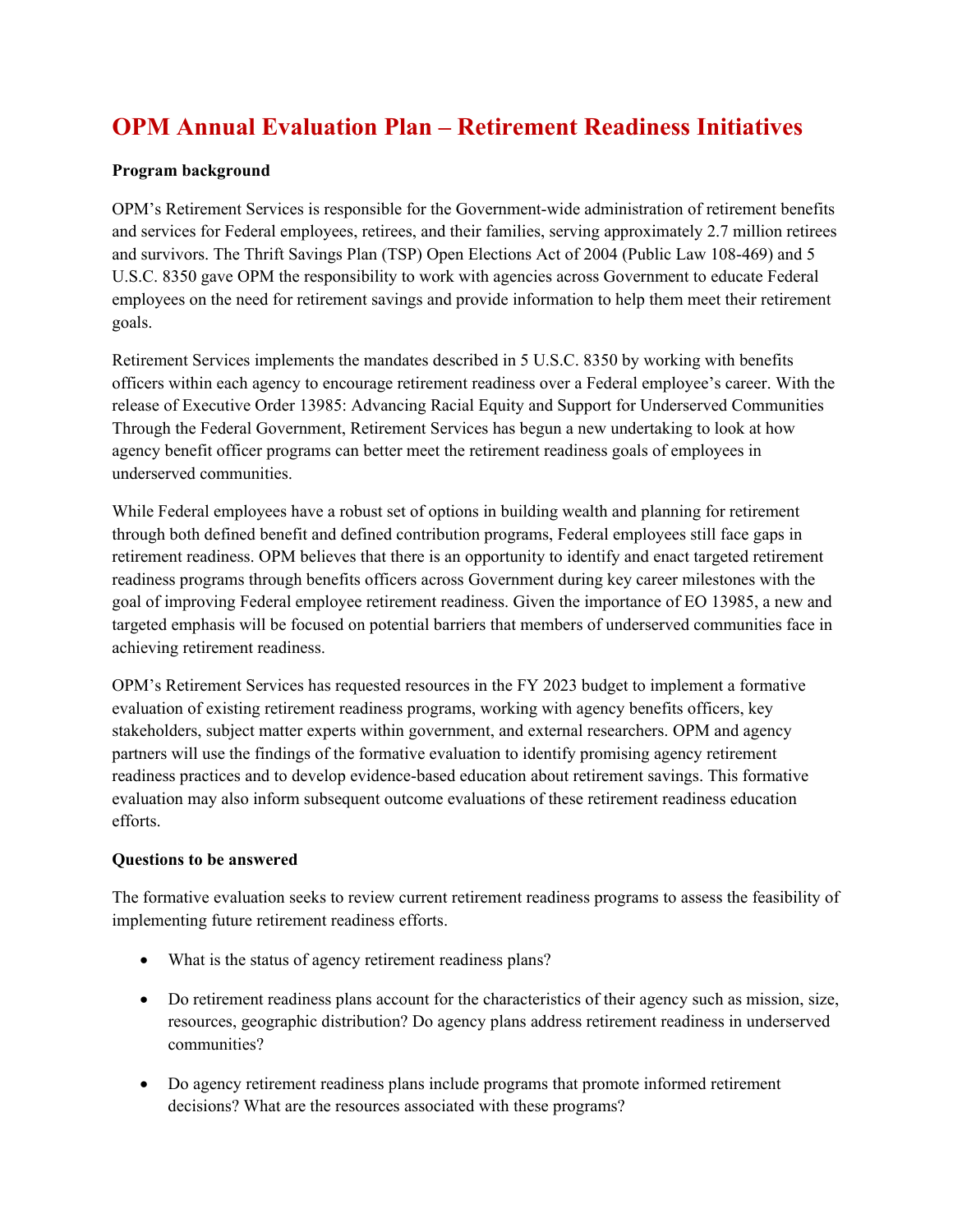- What information is provided by agency retirement readiness education? What information is provided about retirement savings and investments?
- What evaluations of agency retirement readiness programs have been conducted? What outcomes were measured?
- What retirement readiness programs have showed improvements in key outcomes such as financial literacy and savings behaviors?

#### **Methods to be used**

If funding is approved, OPM will conduct literature reviews of retirement readiness programs, reviews of agency retirement readiness plans, interviews with agency benefits officers and other key stakeholders, and reviews of evaluations of existing interventions. This data would be used to analyze current retirement readiness efforts to define the most fruitful areas to target to improve retirement readiness.

#### **Anticipated challenges**

There are several challenges associated with this formative evaluation:

- 1. **Resource availability.** OPM is requesting resources for this initiative, and the implementation of this formative evaluation is dependent on funding and staff capacity.
- 2. **Data availability.** Some agencies may not have detailed retirement readiness plans or welldocumented educational efforts. They may also not have conducted evaluations or maintained evaluation results.
- 3. **Capturing retirement readiness outcomes.** Agencies may not have conducted robust evaluations of their retirement readiness efforts, and literature suggests that retirement readiness intervention effect sizes can be small, which may make changes difficult to detect. Additionally, even a large-scale and successful intervention would take many years to yield significant effects on Federal employee retirement readiness outcomes.

#### **Dissemination**

Retirement Services will share results with agency leadership through reports, presentations, and external publications. Results may also be shared with participating agency benefits officers and the Federal community, as appropriate. Findings may be shared in OPM communications or its website, but no public use file will be created.